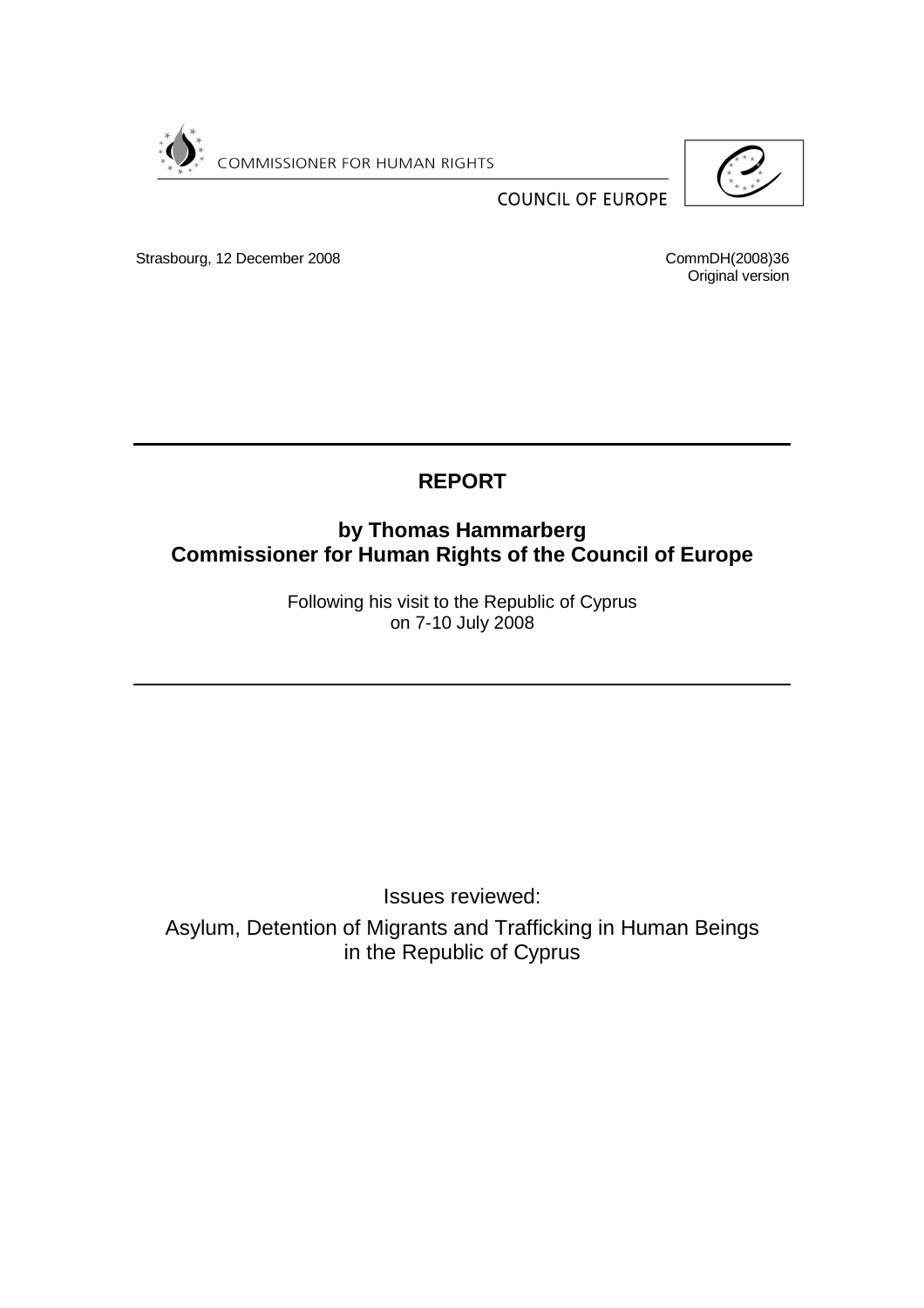#### **Executive summary**

Commissioner Thomas Hammarberg and his delegation visited the Republic of Cyprus from 7 to 10 July 2008. In the course of the visit, the Commissioner held discussions with State authorities and non-governmental organizations on a number of human rights issues, focusing on asylum, detention of migrants and trafficking in human beings and including visits to two relevant institutions.

- **I. Asylum seekers and refugees.** The Commissioner is aware of the challenges the Cypriot authorities face being a top recipient of asylum seekers in Europe and commends the authorities' efforts to speed up procedures and to increase the number of eligibility officers. In view of the continuous influx of asylum seekers and refugees via the Green Line, the Commissioner recommends further reinforcement of the Asylum Service while at the same time seeking practical cooperation to discourage this influx. As to social protection of asylum seekers and refugees, in particular welfare assistance and health care, the Commissioner reiterates the importance of prompt, understandable information. He calls upon the authorities to eliminate bureaucratic obstacles through effective coordination and cooperation of all authorities involved. Noting that a bill is being drafted to provide for free legal aid, the Commissioner urges the authorities to remedy the current lacuna by prompt adoption of the new law.
- **II. Detention of rejected asylum seekers and migrants awaiting deportation.** The Commissioner is concerned about continuous reports, notably by the CPT and the UNHCR, of lengthy detention of aliens in inadequate conditions. He urges the authorities to keep the number of rejected asylum seekers and irregular migrants and the time they must spend in detention to a strict minimum and to ensure adequate conditions, including making available a variety of meaningful activities. The Commissioner notes with appreciation that average detention time pending deportation seems to have decreased since greater use is made of the discretionary administrative measures for release. He encourages the authorities to make full use of these measures. Having noted that many detainees appear to lack information about the envisaged length of their detention, the Commissioner urges the authorities to instruct police officers more clearly and enable them to explain to detainees the administrative measures allowing for a decision on their release. The Commissioner calls on the authorities to ensure access to judicial review of deportation and detention decisions in practice as well as to guarantee that detainees can regularly receive visitors including members of NGOs.
- **III. Trafficking in human beings.** The Commissioner notes with appreciation legislative and administrative measures taken since 2005 in the context of the National Action Plan on Combating Trafficking in Human Beings as well as criminal legislation enacted in 2007 which includes support to victims. He welcomes that the CoE Convention on Action against Trafficking in Human Beings of October 2007 came into force in Cyprus in February 2008. However, the Commissioner deplores that despite these measures, Cyprus is still associated with trafficking in human beings, in particular trafficking of women for sexual exploitation mainly in bars, nightclubs and so-called cabarets. The Commissioner is aware that the majority of these women entered Cyprus on a so-called "artiste" work permit which is unlawfully used by cabaret owners for the sake of prostitution. The Commissioner is deeply concerned that the scheme of so-called cabaret "artiste" work permits is still in place despite continued international criticism and expressed commitment of the authorities to abolish it. The Commissioner believes that the existence of this type of work permit leads to a situation in which it is very difficult for law enforcement authorities to effectively combat trafficking in human beings and could thus be perceived as contradicting the measures taken against trafficking. The Commissioner strongly urges the authorities to abolish the current "artiste" work permit scheme and to ensure that no other scheme could be used for the same unlawful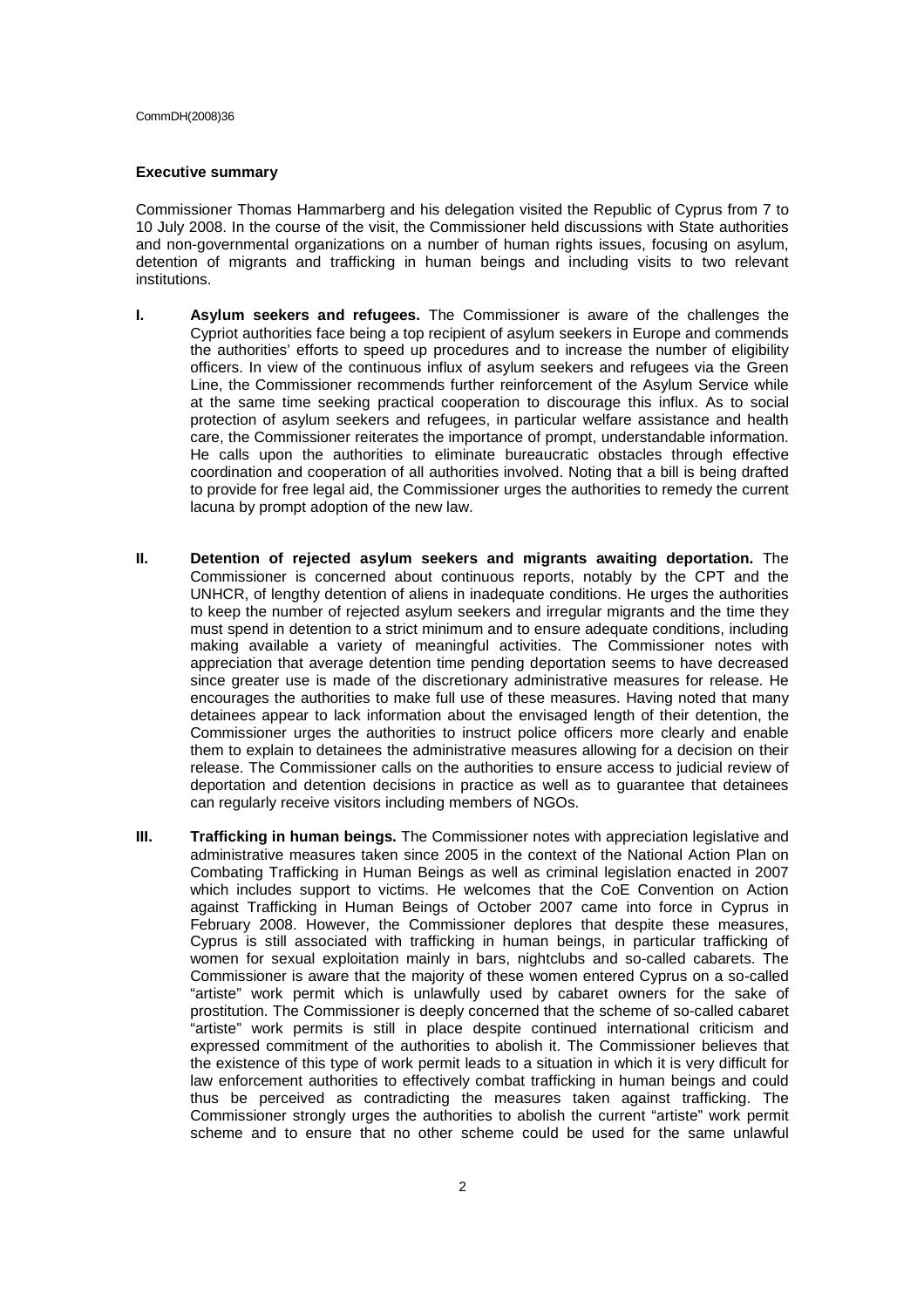purpose. He invites the authorities to evaluate and monitor the effectiveness of their National Action Plan 2005 and the new legislation enacted notably with a view to ensuring proper identification of victims and child protection measures.

**IV. Further observations.** The Commissioner welcomes positive developments regarding children's rights, prison capacity and alternatives to detention. He is however, concerned at what he considers to be inadequate support for victims of domestic violence.

#### **I. Introductory note**

- 1. This report is based on a visit to the Republic of Cyprus by the Commissioner for Human Rights, Thomas Hammarberg, from 7 to 10 July 2008.<sup>1</sup> During the visit, the Commissioner held discussions with State authorities and non-governmental organizations on human rights issues. This Report addresses aspects of the visit relating to asylum, detention of aliens pending deportation and trafficking in human beings. In this context, the Commissioner also visited the Police Detention Centre at the Central Prison in Nicosia, Block 10, where aliens are detained pending deportation, as well as a government-run shelter for female victims of trafficking in human beings.
- 2. The Commissioner wishes to thank the authorities of the Republic of Cyprus sincerely for the assistance they provided in facilitating the independent and effective conduct of the visit.
- 3. The Commissioner welcomes recent political developments, leading to intensive high level talks across the dividing line in Cyprus, with direct talks having started in September 2008. He joins in the numerous calls, from both within Cyprus and from the international community, seeking reunification of the island. At the same time, he feels that pressing human rights issues relating to asylum seekers, detention of aliens pending deportation and trafficking in human beings also need to be addressed by the Cypriot authorities. These issues constitute some of the major challenges for this  $\frac{1}{2}$  country<sup>2</sup>, as is the case in most Council of Europe Member States.
- 4. The Commissioner wishes to emphasize that the treatment afforded by Member States to foreigners, asylum seekers or immigrants wishing to enter Europe constitutes a 'litmus test' for States' effective observance of and respect for fundamental human rights principles.
- 5. He notes the continuous efforts made by the Cypriot authorities over the years to provide better resources for the asylum and immigration system. However, in view of the huge backlog of pending asylum claims and the consistently high numbers of new asylum seekers, refugees and migrants, it is clear that these efforts need to be redoubled and made more effective.
- 6. The Commissioner welcomes the measures taken to combat trafficking in human beings, in particular, the opening of a new shelter for female victims and an interministerial working group which includes NGO participation. However, he observes that the "artiste" work permit scheme, still in place, allows for constant abuse of the system, providing an incentive for trafficking in human beings.

<sup>1</sup> During his visit the Commissioner was accompanied by Mr. Marc Scheuer, Director of the Commissioner's Office, and Ms. Silvia Grundmann, Advisor.

<sup>2</sup> As already identified in previous reports, see the Council of Europe Commissioner for Human Rights.

Report on his visit to Cyprus (25 – 29 June 2003) CommDH(2004)2 and the Follow-up Report on Cyprus (25 – 27 October 2005), CommDH(2006)12.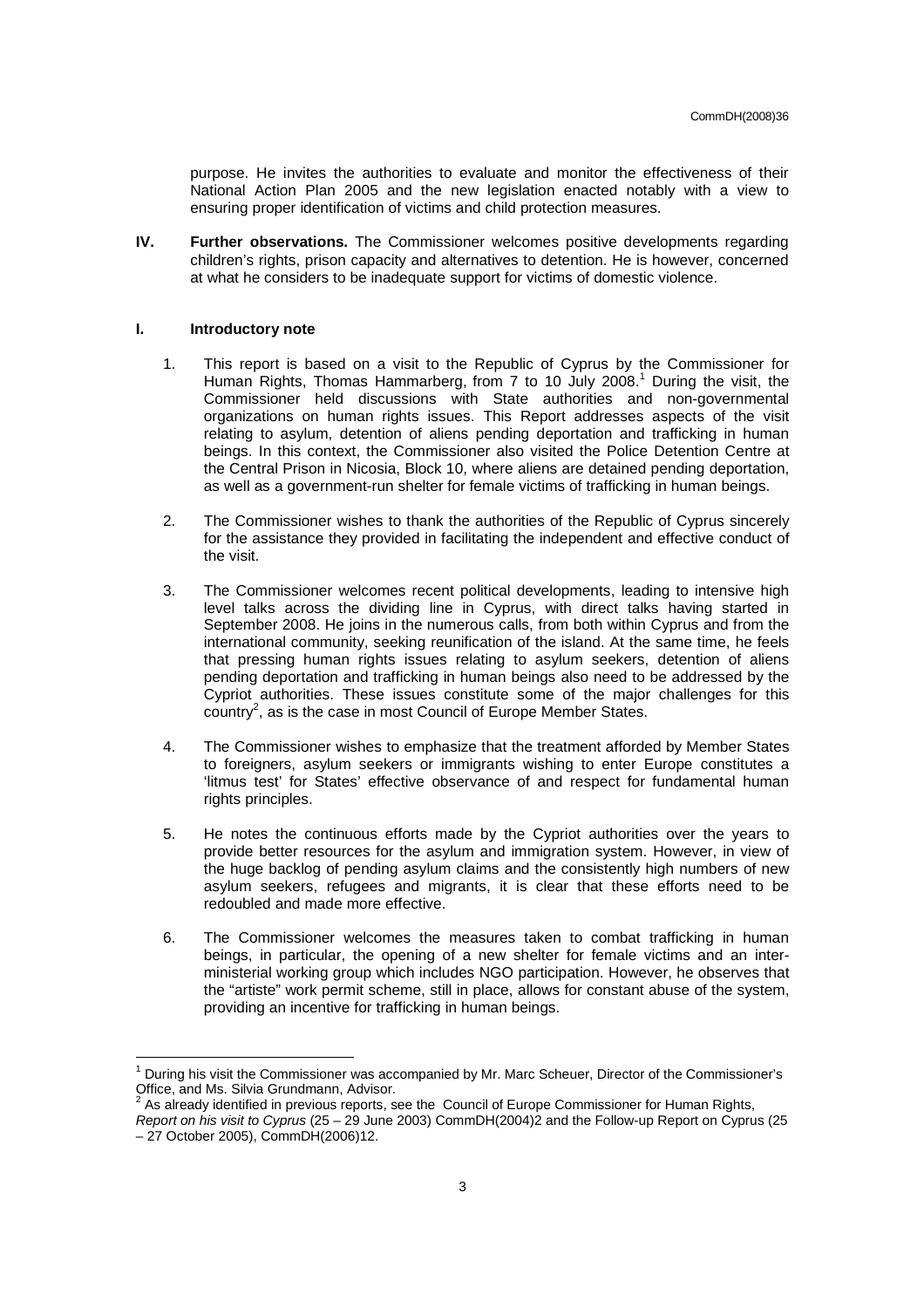7. The Commissioner has focused during his visit on the following issues: living conditions of asylum-seekers and refugees (II), conditions of detention of rejected asylum-seekers and irregular migrants (III) and trafficking in human beings (IV).

### **II. Asylum seekers and refugees**

- 8. Due to the geographical position of Cyprus on the external borders of the EU and at the crossroads of several continents, and to the division of the island with extraordinarily easy access to the government controlled area of the Republic through the Green Line, Cyprus continues to be the top recipient of asylum seekers among all industrialised countries in proportion to its population. The Republic of Cyprus received 5,905 (6,789 persons) asylum applications in 2007, compared to 4,286 (4,545 persons) applications in 2006.<sup>3</sup> With a population of 800,000 inhabitants, the ratio of asylum applications to inhabitants was 39 per 1,000 inhabitants from 2003 to 2007. $4$
- 9. The Commissioner is aware that such numbers put great pressure on the existing reception and absorption capacities, leading to a backlog of approximately 10,000 pending asylum cases at the beginning of 2008 and a waiting period of approximately two years, and sometimes even longer. During the visit of the Commissioner, the authorities acknowledged that lengthy proceedings can encourage abuse of the system. The authorities aim to speed up the procedure and are currently in the legislative process of transposing the EU "asylum procedure directive". In parallel, a bill is being drafted to provide for free legal aid.
- 10. In order to clear the backlog, the authorities have continuously increased the number of eligibility officers over the years, albeit modestly for budgetary reasons. New recruits are currently being trained and the number of pending applications has decreased from approximately 8,568 (9,823 persons) in January 2008 to around 7,500 at the end of June 2008. According to the authorities, 1,862 new applications were received until 30 June 2008, a decrease from the same period in 2007. The authorities flagged as their main concern the uncontrolled influx of asylum seekers via the Green Line. They consider that most of these claims come from economic migrants, and as a consequence the vast majority of asylum claims are rejected, subject to administrative and judicial review. In 2006, 5,295 (5,601 persons) refugee status determination decisions were made, with 37 persons recognised as refugees, amounting to a low recognition rate.
- 11. NGOs informed the Commissioner that access to information concerning asylum seekers' rights is difficult to come by. Usually the police do not hand out the relevant information leaflet prepared for asylum seekers in a language they understand. Furthermore, asylum seekers often have to wait for several months to receive their temporary residence permits which have sometimes already expired by the time they arrive. They usually face 3 to 6 months delay in the examination of their welfare applications, even though they do not have access to the labour market during the first 6 months. After that period, asylum seekers can only seek employment in farming and animal husbandry, a restriction criticised as discriminatory by ECRI and the Cypriot Commissioner for Administration (Ombudsman).<sup>5</sup>

<sup>3</sup> Information provided by the Cypriot authorities 25 November 2008.

 $<sup>4</sup>$  Asylum levels and trends in industrialized countries, UNHCR, 18 March 2008, p. 8</sup>

<sup>&</sup>lt;sup>5</sup> In her December 2007 report, the Commissioner for Administration called on the government to revise this policy as the restriction has not proved its purpose of reducing applications.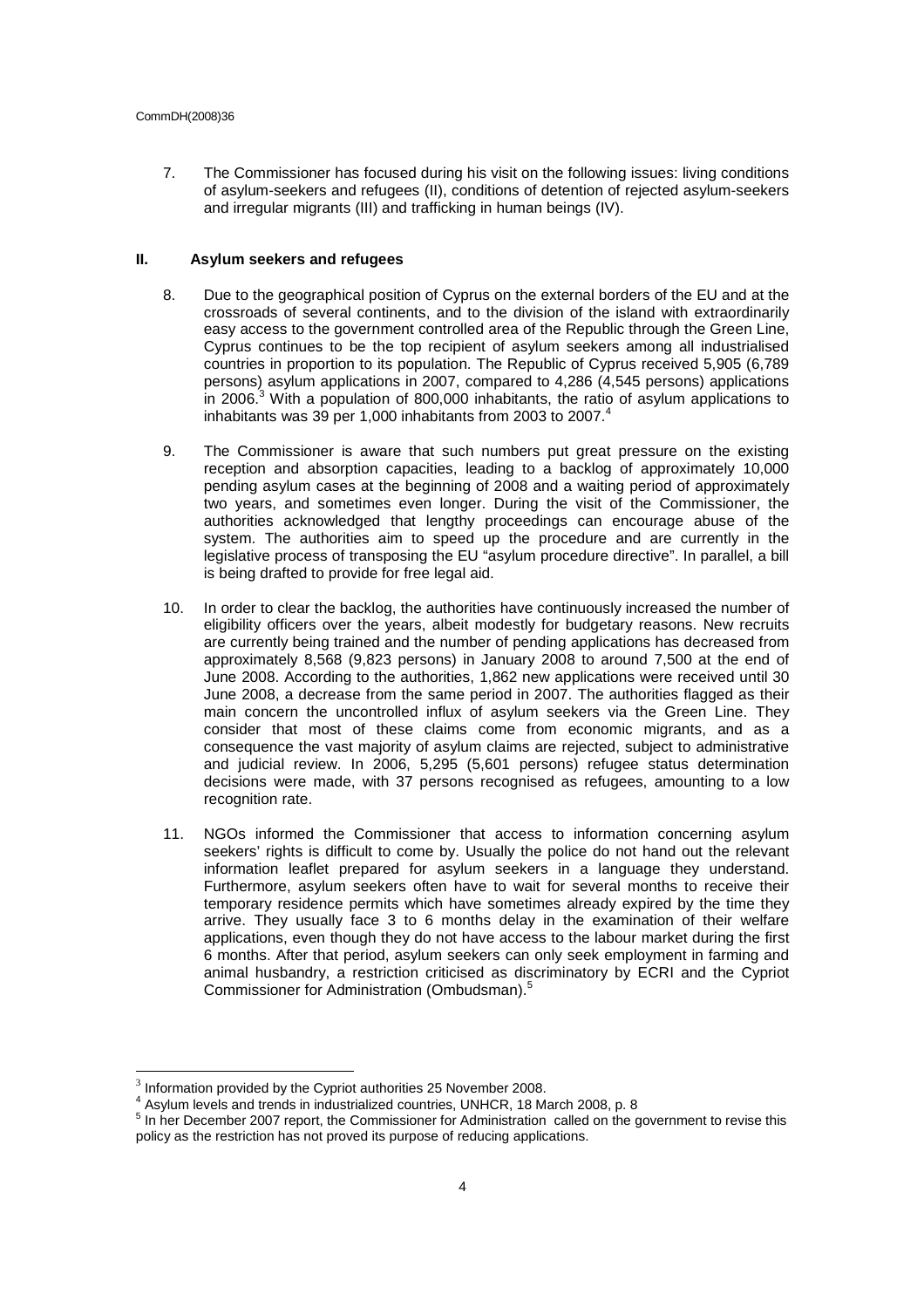- 12. The authorities underlined that asylum seekers are entitled to a subsistence allowance during the first 6 months of their stay as they are not entitled to a work permit during this period. In practice, access to welfare is problematic.
- 13. Access to healthcare appears to be hampered by the fact that many asylum-seekers do not receive the medical card which is needed to obtain services. Adequate housing appears to be another problem, as asylum seekers can rarely meet the administrative requirements of producing an officially stamped lease agreement<sup>6</sup> and proof of rent payment in order to obtain rent benefit. NGOs reported that at the beginning of the year only 300 to 500 asylum seekers out of the 10,000 cases pending were receiving some form of welfare benefit. UNHCR expressed concern that as a consequence, asylum seekers often work illegally, even risking arrest and imprisonment.

# Conclusions and Recommendations

- 14. The Commissioner acknowledges the commitment made to speed up procedures and increase the number of eligibility officers within the Asylum Service and the Reviewing Authority. In view of the still high influx, as well as the large backlog, such reinforcement does not seem to be sufficient to provide for refugee status determination within a maximum of 6 months as recommended by UNHCR. It appears that additional human resources to process applications will have a limited effect due to the specific situation of the island with easy crossing of the Green Line serving as a pull factor for migration.
- 15. The Commissioner is of the opinion that only a two-pronged approach, namely, further reinforcement of the Asylum Service and at the same time, practical cooperation to discourage influx via the Green Line, could substantially reduce the backlog and the length of the asylum procedure.
- 16. As to social protection, the Commissioner reiterates that it is vital that asylum seekers are properly informed about their rights, including employment rights, welfare assistance, health care and education. As these rights appear to be severely hampered by bureaucratic obstacles sometimes due to lack of cooperation between authorities, the Commissioner recommends that the Asylum Service effectively co-ordinates all refugee issues to make these rights available in practice. Furthermore, the Commissioner calls upon the authorities to ensure that refugees have prompt and effective access to the welfare assistance they are entitled to under domestic law.
- 17. The Commissioner deplores the fact that free legal aid is not yet available to asylum seekers and urges the prompt adoption of the new legislation that should effectively remedy this lacuna.

# **III. Detention of rejected asylum seekers and migrants awaiting deportation**

18. The Commissioner is aware that a large number of undocumented foreign nationals, including asylum seekers, are held in various police detention centres and in Block 10 of the Central Prison of Nicosia. In its May 2006 report, ECRI expressed concern at reports of wholly inadequate conditions in police detention centres, about the length of detention and also about the conduct of law enforcement officials, including alleged

 6 NGOs reported that the number of property owners willing to rent to asylum seekers is decreasing and the majority of those letting to asylum-seekers seek to avoid tax and therefore do not issue a formal lease agreement.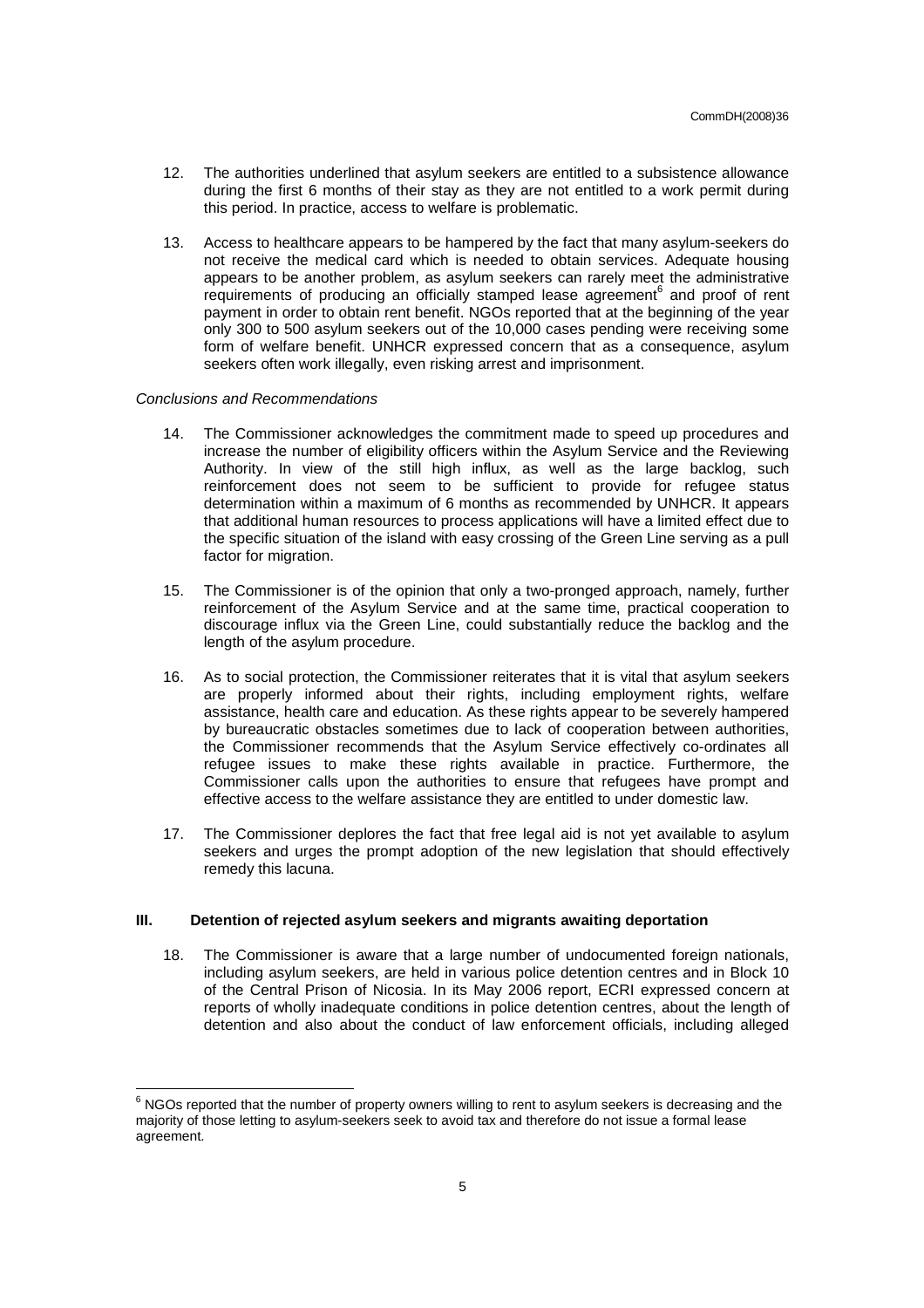cases of ill-treatment.<sup>7</sup> The CPT repeatedly criticised lengthy detention of aliens in inadequate conditions.<sup>8</sup> During their fifth visit to Cyprus in May 2008, the CPT again examined the treatment of persons detained by the police including immigration detainees. A particular difficulty exists with rejected asylum seekers who cannot be deported due to a lack of cooperation from their country of origin, for example Iran and Afghanistan. In such cases, detention in the past has lasted over 2 years and still today lasts several months, resulting in a state of uncertainty and anxiety for the detainees.

- 19. NGOs as well as UNHCR also expressed their concern with regard to the length of detention as well as to the poor state of repair of certain detention facilities such as the police stations in Larnaca and Paphos, as well as overcrowding. Food, personal hygiene and time spent in cells appear to be of concern in particular in the police stations of Orokline, Paralimni and Paphos.
- 20. The Commissioner also learned that despite legal provisions which give detainees the right to see any person or organisation they wish, this right is not always respected by police officers in charge. Although NGOs in general have access to asylum seekers, there have been cases where access was denied on the basis that the asylum seeker should have first asked for a visit. In some cases, the police have withheld information as to the place of detention of the persons concerned. Furthermore, NGOs reported that they find access to migrants in detention who are not asylum seekers to be more difficult with police not granting them access in cases of a crisis, protests and hunger strikes.
- 21. The Commissioner visited Block 10, a separate police detention centre on the grounds of the Central Prison in Nicosia, detaining aliens subject to deportation. At the time of the visit the building hosted 56 male inmates, all of whom were rejected asylum seekers or irregular migrants. The majority of them had been convicted of minor offences leading to a termination of their status and/or had violated alien laws, i.e. overstayed the duration of their residence permit, placing them in a situation of residing illegally in the country. Most of them shared a cell but some had individual accommodation. The two-storey building was of satisfactory material condition with adequate sanitary facilities and recently installed air-conditioning in the main common area where the detainees have access to television. Inmates are allowed one hour outside exercise in the yard, where there is a small basket-ball court.
- 22. Most of the inmates with whom the Commissioner spoke in private had been incarcerated for between 2 and 3 months. However, the Commissioner also met a group of four Iranians who had already been held for between 6 and 8 months. The Commissioner noted that the detainees were still not able to benefit from the vocational and educational activities provided in the Central Prison. A general practitioner provides medical services, visiting the detention centre two to three times a week. NGOs informed the Commissioner that Block 10 is the only detention centre with regular visits from a doctor. The Commissioner also met with two female police officers who had recently been appointed as human rights officers to ensure compliance with CPT standards.

<sup>&</sup>lt;sup>7</sup> See Third Report of The European Commission against Racism and Intolerance (ECRI) CRI(2006)17, published 16 May 2006.<br><sup>8</sup> See Benert to the Cove

See Report to the Government of Cyprus on the visit to Cyprus carried out by the European Committee for the Prevention of Torture and Inhuman or Degrading Treatment or Punishment (CPT) from 8 to 17 December 2004 CPT/Inf (2008) 17, published 15 April 2008.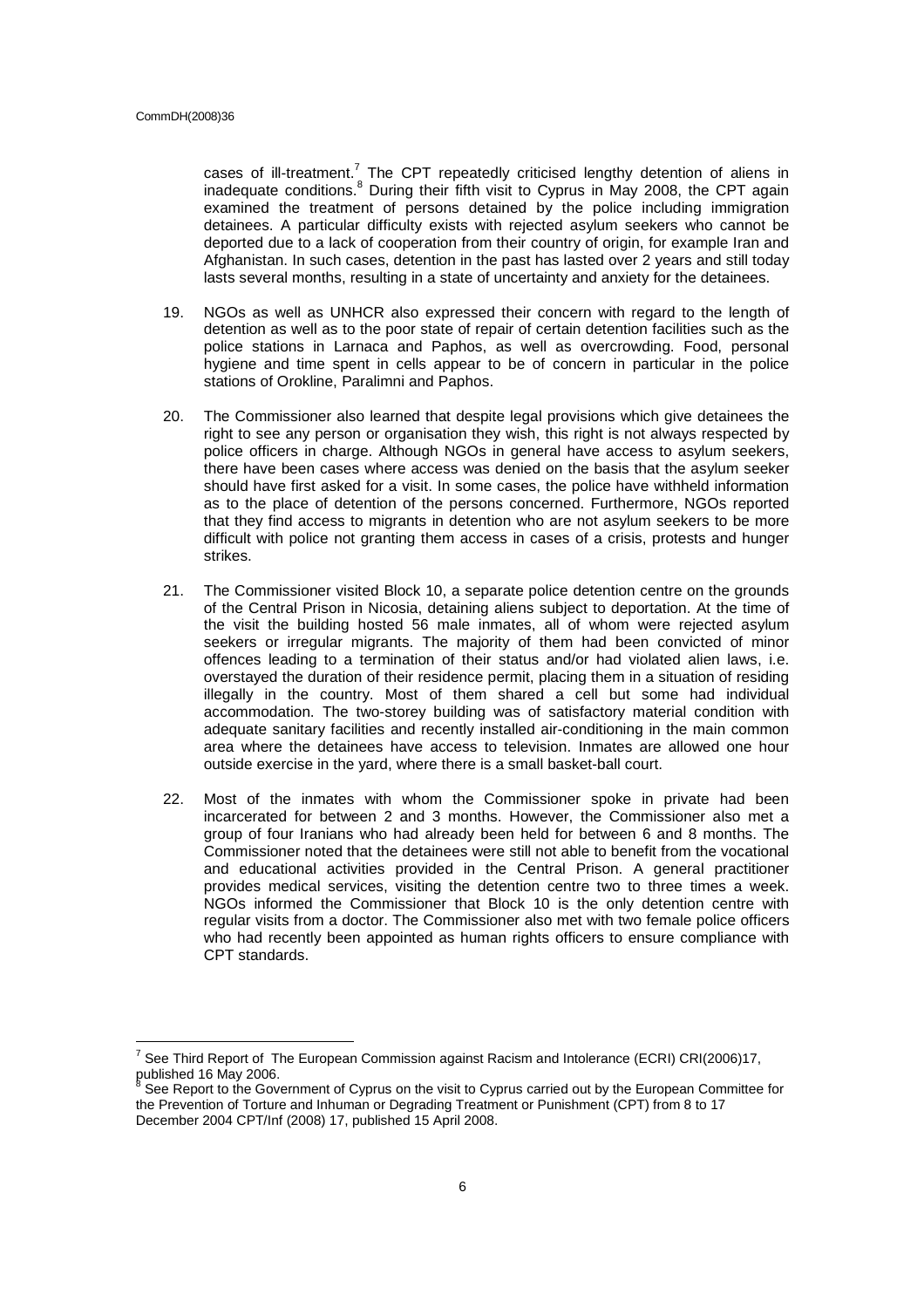- 23. During the visit, many of the inmates expressed anxiety and uncertainty as to the expected length of their stay, their separation from their families and, in particular, the lack of information as to the continuation of their detention. In his talks with the police authorities, the Commissioner had the impression that they themselves were lacking sufficient information. This might be ascribed to the fact that the Cypriot authorities recently introduced new administrative measures enabling the Minister of the Interior to take a discretionary decision whether or not to release detainees. The Commissioner was informed that each case in which a person with a deportation order is detained longer than 6 months is reviewed by the Minister of the Interior with a view to possible release. These cases often concern nationals of Iran who cannot be deported for the time being due to lack of passports or other travel documents. Subject to any criminal record, they may be released and receive a temporary residence and work permit.
- 24. The Cypriot authorities informed the Commissioner that 85 % of the foreigners detained at the police detention centre of the Central Prison in Nicosia (Block 10) are on average deported within 4 to 5 days after the date of their arrest. In cases of foreigners not possessing a passport and for whom there is no Consular Service of their country in Cyprus, deportation takes 2 to 3 months from the date of their arrest, as travel documents have to be obtained. Such foreigners (mostly Iranians), for whom no travel documents can be obtained, are detained for up to 6 months and are then released, according to directions of the Minister of the Interior.

#### Conclusions and Recommendations

- 25. The Commissioner appreciates that the average time spent in detention pending deportation seems to have decreased, not least thanks to greater use being made of the administrative measures for release. The Commissioner in principle welcomes these administrative measures giving the Minister of the Interior the discretion to decide on the release of detainees. He encourages the authorities to make full use of the measures, in particular in view of the fact that many of the offences committed seem to be of a minor nature and to have been triggered by the circumstances that asylum seekers and irregular migrants unavoidably face.
- 26. The Commissioner urges the authorities to keep the number of rejected asylum seekers and irregular migrants and the time they have to spend in detention to the strict minimum, recalling that the Commissioner for the Administration has advocated that the authorities should review detention after 3 months.
- 27. The Commissioner encourages the police authorities to explain to the detainees, in a language they understand, the new administrative measures allowing for a discretionary decision on their release. In this context, guidelines and training for staff should be envisaged. This would lead to those detained having better access to information, which in turn may relieve them as much as is possible from feelings of uncertainty.
- 28. The Commissioner acknowledges that access to judicial review of deportation and detention decisions is possible under Cypriot law. He calls on the authorities to ensure that this access is ensured in practice, recalling the European Court's case law on Article 5 of the Human Rights Convention and Guideline 9 of the twenty guidelines of the Committee of Ministers on Forced Return.<sup>9</sup>

<sup>&</sup>lt;sup>9</sup> Twenty guidelines of the Committee of Ministers of the Council of Europe on Forced Return, adopted May 2005.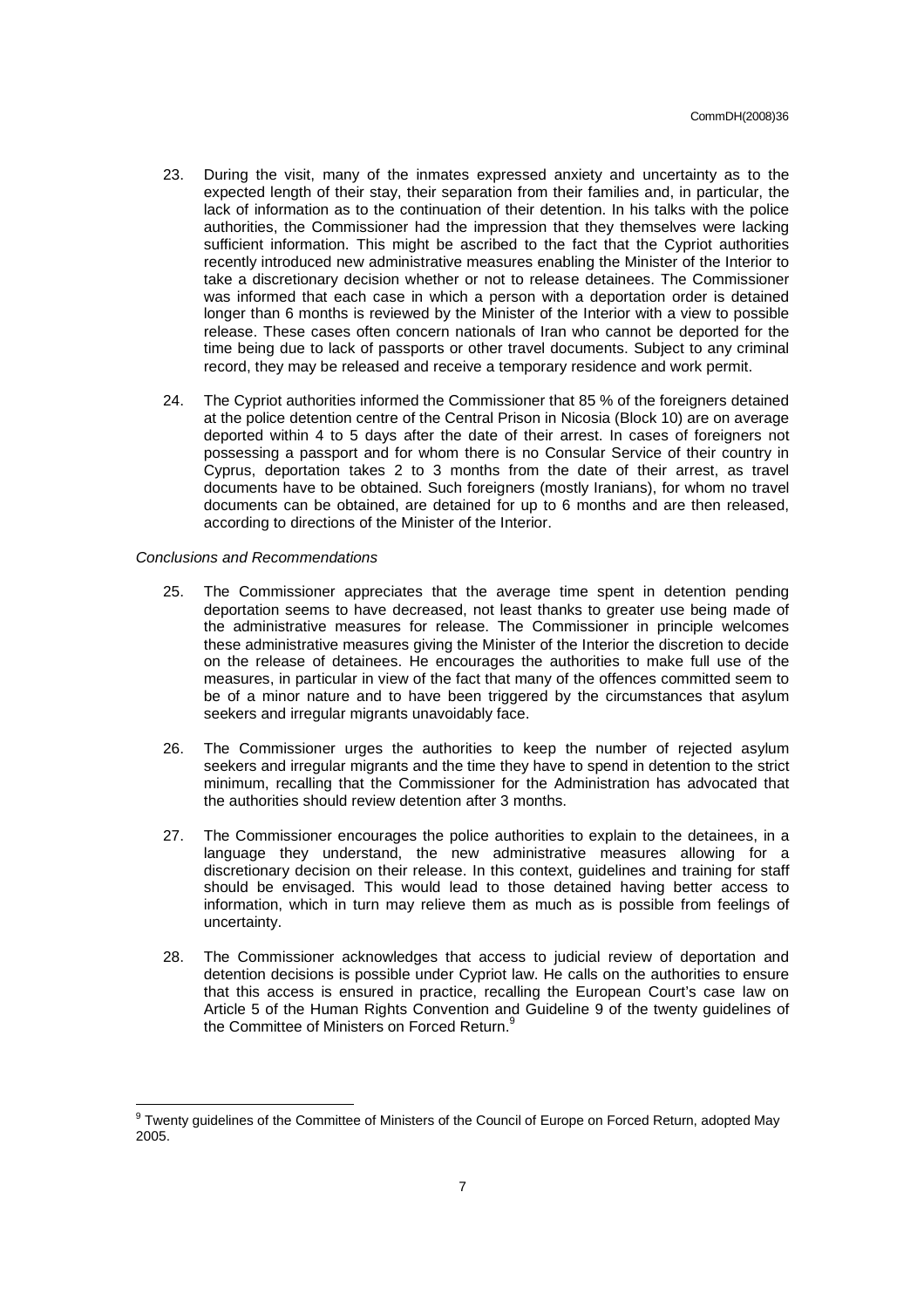- 29. The Commissioner strongly recommends that the authorities make a variety of meaningful activities, such as sports, vocational training and other education, available to all rejected asylum seekers and immigrants if they are detained for deportation for several weeks.
- 30. He welcomes the ongoing activities of the Commissioner for Administration (Ombudsman) generally in the field of prison conditions and, in particular, conditions of detention of aliens. He is convinced that the reports of her office provide a valuable source of information and urges the authorities to respond to her recommendations.
- 31. Finally, the Commissioner calls on the authorities to ensure that the right of detainees to receive visitors is observed in practice. Furthermore, access of detainees to NGOs should not be made subject to bureaucratic obstacles which can be perceived as a disproportionate restriction of this right.

# **IV. Trafficking in human beings**

- 32. Trafficking of women for sexual exploitation is a major problem in many European countries. Sadly, Cyprus is no exception, despite some measures taken since the first report of the Commissioner for Human Rights, and the follow-up report covering the period 2003 to 2005.<sup>10</sup>
- 33. Already in 2003, the Commissioner for Administration (Ombudsoman) stated that Cyprus had been associated with trafficking both as a country of destination and transit, the majority of women being blackmailed and forced to provide sexual services.<sup>11</sup> In 2008, the island still is a destination country for a large number of women trafficked from the Philippines, Russia, Moldova, Hungary, Ukraine, Greece, Vietnam, Uzbekistan and the Dominican Republic for the purpose of commercial sexual exploitation. Women are also trafficked from Colombia, Romania, Belarus, Bulgaria, and the UK.<sup>13</sup> Women are reportedly denied part or all of their salaries, forced to surrender their passports, and pressed into providing sexual services for clients.<sup>14</sup> Most of these women are unable to move freely, are forced to work far above normal working hours, and live in desperate conditions, isolated and under strict surveillance.<sup>15</sup>
- 34. Victims of trafficking are recruited to Cyprus mainly on three-month so-called "artiste" or "entertainment" visas to work in the cabaret industry including night clubs and bars<sup>16</sup> or on tourist visas to work in massage parlours disguised as private apartments.<sup>17</sup> The "artiste/entertainment" work permit is valid for 3 months with a possible extension for another 3 months but a new permit can be obtained after a stay of 3 months outside the country. The permit is sought by the owner of the establishment, in most cases socalled "cabarets", for the women in question.

<sup>&</sup>lt;sup>10</sup> See Council of Europe Commissioner for Human Rights, Report on his visit to Cyprus (25 – 29 June 2003) CommDH(2004)2 and the Follow-up Report on Cyprus (25 – 27 October 2005), CommDH(2006)12.

<sup>&</sup>lt;sup>11</sup> The Entry and Labour Status of Migrant Artists Women, Cyprus Commissioner for Administration, 2003. <sup>12</sup> See chapter on Cyprus, Trafficking in Persons Report, U.S. Department of State, June 2008.

 $13$  Ibid.

<sup>&</sup>lt;sup>14</sup> See the extensive study of the Mediterranean Institute of Gender Studies (MIGS), a Cypriot NGO

<sup>&</sup>quot;Mapping the realities of trafficking in women for the purpose of sexual exploitation in Cyprus", October 2007  $15$  Ibid.

 $16$  Ibid.

<sup>&</sup>lt;sup>17</sup> See chapter on Cyprus, Trafficking in Persons Report, U.S. Department of State, June 2008.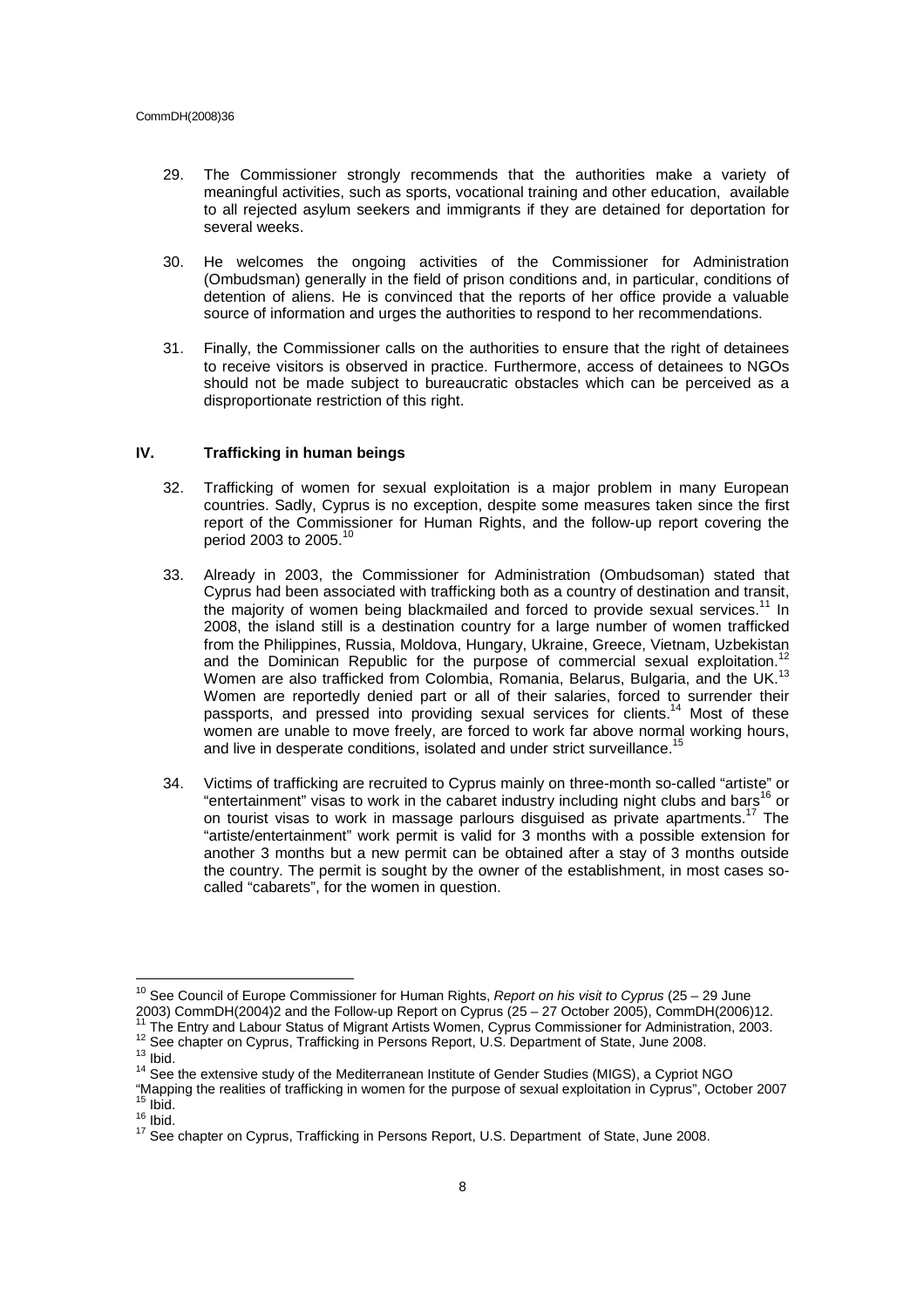- 35. The study conducted by the Mediterranean Institute of Gender Studies (MIGS) led to a report on trafficking in human beings published in October 2007.<sup>18</sup> It shows that an estimated 2 000 foreign women enter the island every year with short term "artiste" or "entertainment" work permits. Over the 20-year period 1982-2002, there was a dramatic increase of 111% in the number of cabarets operating on the island. According to the NGO report, the root causes of trafficking in women for sexual exploitation are not analysed in the Cyprus National Action Plan of 2005<sup>19</sup> or in the legislative framework. These causes can be very complex and are related to globalisation, poverty, gender discrimination, ethnic and racial discrimination, demand for sexual services, migration policies, and unemployment, among others.<sup>20</sup>
- 36. During his visit the Commissioner learned that there are now approximately 120 cabaret establishments in the Republic of Cyprus, each of them employing around 10 to 15 women. The yearly earnings of an average cabaret are estimated at around 1 million Euros.
- 37. During his meetings with the authorities, it was explained to the Commissioner, that the "artiste" work permit applies to all persons wishing to engage in some type of artistic performance, i.e. music or dance. However, Cyprus remains the only member of the  $EU^{21}$  to have such an "artiste" work permit after Luxembourg abolished this scheme in May 2004, following the country visit of the previous Commissioner. $^{22}$
- 38. The Ministries of Interior, Labour and Social Insurance, Justice, Health and Education and the Attorney General, share responsibility for combating trafficking, with the Ministry of Interior as the lead. On 13 July 2007, the government passed comprehensive anti-trafficking legislation criminalising all forms of trafficking, prescribing up to 20 years imprisonment for sexual exploitation. The law also provides for protection and support measures for victims. Furthermore, an information leaflet is available in several languages setting out the rights of the women and the responsibilities of their employers as well as institutions and NGOs to turn to for help. Regrettably, NGOs have pointed out that the text of the leaflet is in contradiction with the sample employment contract provided by the authorities. $2<sup>2</sup>$
- 39. The Commissioner visited the new government-run shelter in operation since November 2007. He was impressed by the facility and the commitment shown by the highly motivated staff. He learned that the shelter has so far provided help to 43 women by offering short-term accommodation and support in finding housing and employment.

<sup>&</sup>lt;sup>18</sup> "Mapping the realities of trafficking in women for the purpose of sexual exploitation in Cyprus", MIGS, October 2007, supra.

In 2001, the Council of Ministers of the Republic of Cyprus decided to set up a group of experts to coordinate the actions to combat human trafficking and the sexual exploitation of children (decision no. 54.281). The work resulted in a "Plan of Action for the Coordination of Actions on Combating Trafficking in Human Beings and Sexual Exploitation of Children, approved by the Council of Ministers in February 2005

See in detail "Mapping the realities of trafficking in women for the purpose of sexual exploitation in Cyprus", MIGS, October 2007, supra.

<sup>21</sup> Outside the EU, Switzerland, having a similar scheme, has recently been requested by the UN Committee on the Elimination of Discrimination against Women (CEDAW) to review and reconsider the special visa regulations for cabaret dancers, see recommendation 37, Third periodic report Switzerland, 23 April 2008.

See Council of Europe Commissioner for Human Rights, Report on his visit to Luxembourg ( $2 - 3$ ) February 2004) CommDH(2004)11, chapter IV Prostitution and trafficking in human beings and the comment of the authorities to rec. no. 9.<br><sup>23</sup> Point No. 9 in the leaflet states that "the employer does not have the right to deduct from the salary of the

employee the value of the ticket, fees he paid to his agent or any other expenses he incurred for her arrival and employment in the Republic." However, the sample contract under "Deductions" lists ticket fares and artist agent commission.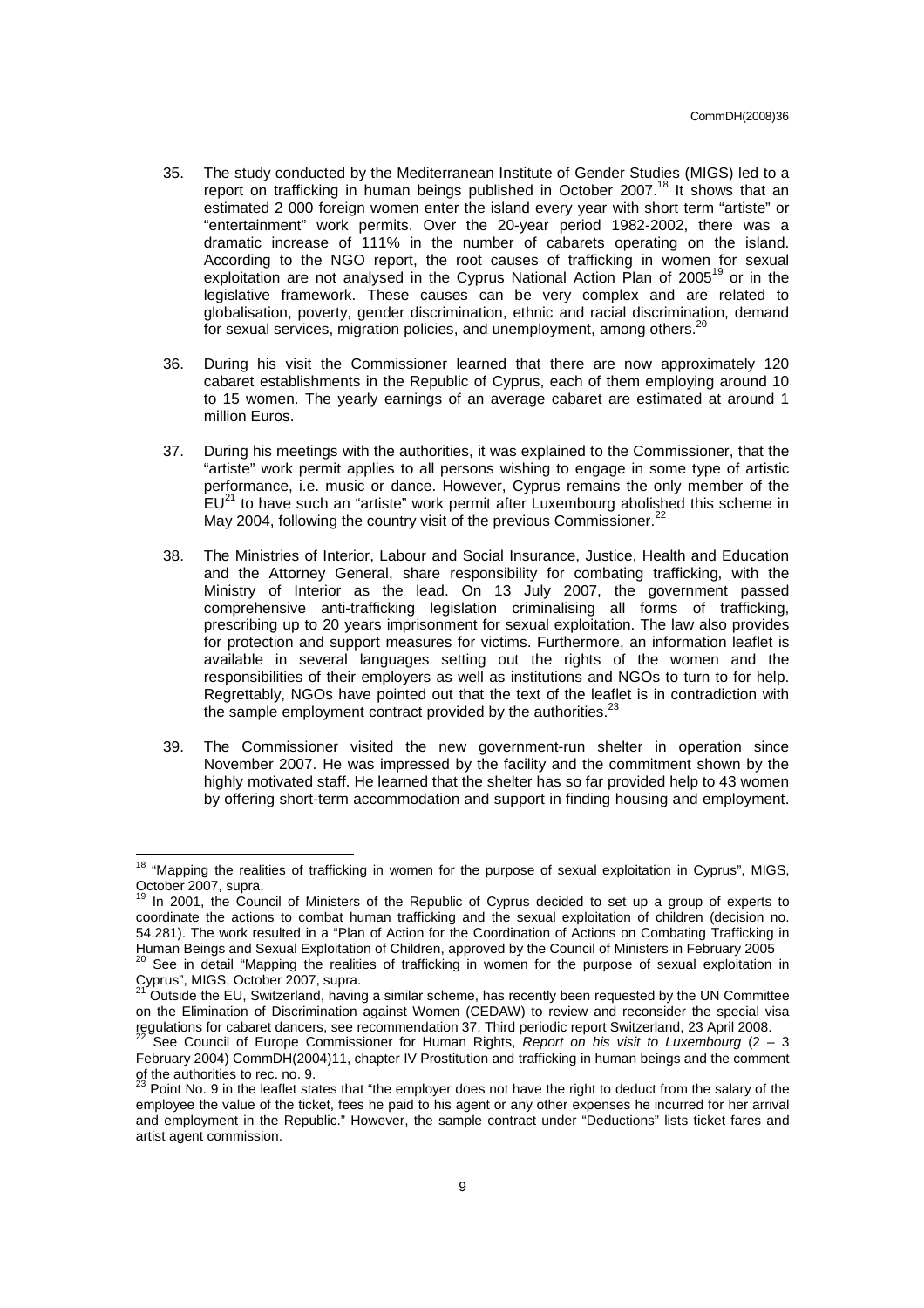l

Social workers also care for the women while in the shelter and afterwards. NGOs who assist trafficking victims report that they receive one to two requests for assistance per month.

- 40. NGOs call on the Cypriot authorities to abolish this category of "artiste" visa entirely. They also advocate that Cypriot legislation on trafficking in human beings should be gender specific and recognise women as a vulnerable group. Furthermore, the government should also respect the deadlines as set out in the National Action Plan 2005 and adopt a timetable by which the government departments and NGOs involved would implement all the measures assigned to them. Currently, it appears that there is little monitoring and evaluating of the Action Plan 2005 by the authorities and no independent organisation is involved in it.
- 41. In his talks with the authorities, the Commissioner learned of proposals to modify the current "artiste" work permit in such a way that permits are issued to a group of artistes instead of individuals, requiring the group to prove the artistic nature of its performance. He was informed that a multi-disciplinary group is currently being instituted, including participants from all relevant ministries as well as two NGOs. This group is to be chaired by the Ministry of the Interior and will oversee the implementation of the new trafficking law of July 2007.
- 42. The Commissioner was assured that allegations of trafficking-related corruption within the police force were isolated cases. The authorities informed the Commissioner that so far, three disciplinary cases involving human trafficking/prostitution have been investigated: one resulted in an acquittal and two are still under investigation. In addition, in 2006, a member of the police force was sentenced to 14 months imprisonment and was subsequently dismissed from service following traffickingrelated charges.
- 43. Despite the measures taken as described above, the Trafficking in Persons Report 2008 of the US State Department places the Cypriot Government on the Tier 2 Watch List for a third consecutive year for failure to show evidence of increasing efforts to combat human trafficking. According to the report, efforts made to combat trafficking in human beings, such as the new trafficking law and the government-run shelter, are outweighed by the failure to show tangible and critically needed progress in the areas of law enforcement, victim protection and the prevention of trafficking.<sup>2</sup>
- 44. As regards the duty of a State to identify and protect victims of trafficking, the Commissioner is aware of an application lodged with the European Court of Human Rights against Cyprus and Russia.<sup>25</sup> The case concerns the death of a young Russian woman who entered Cyprus on 5 March 2001 on an visitor's visa. Artiste visa and work permit were issued on 12 March 2001 for the purpose of working in a cabaret. According to the statement of facts prepared by the Court, the woman who had left her employer and was returned to the manager of the club by the police, on 28 March 2001 was found dead in the street below the balcony of an apartment to which the cabaret manager had brought her. The applicant, who is the father of the woman, complains under Articles 2, 3, 4, 5, 6 and 8 of the European Convention on Human Rights in particular about the lack of sufficient investigation into the circumstances of the death of

 $^{24}$  See chapter on Cyprus, Trafficking in Persons Report, U.S. Department of State, June 2008.

<sup>25</sup> Case of Rantsev against Cyprus and Russia, application no. 25965/04, lodged on 26 May 2004, communicated to the governments on 7 July 2008. The statement of facts was published on the Court's website on 15 July 2008.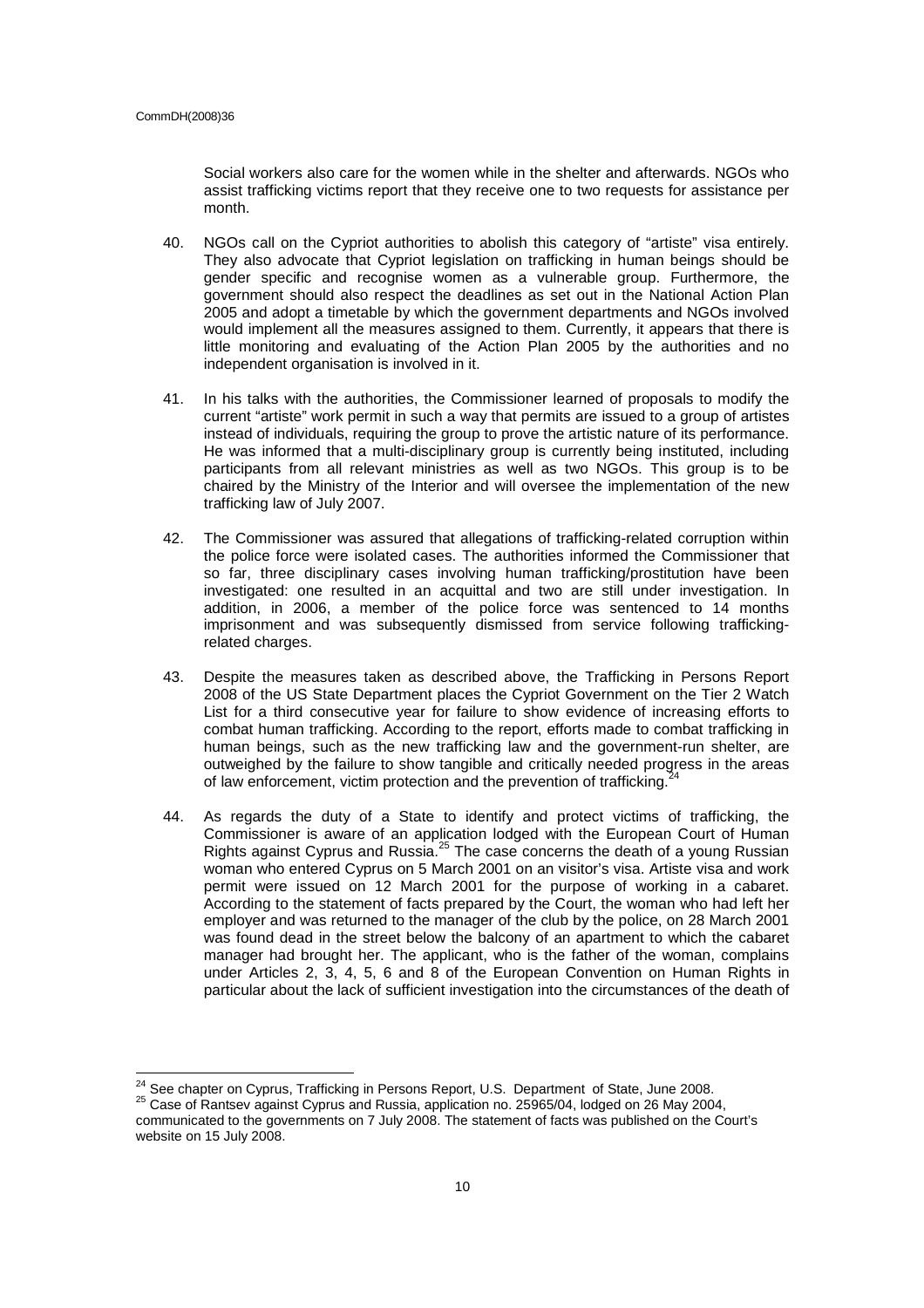his daughter, the lack of sufficient protection of his daughter by the Cypriot police while she was still alive and the lack of measures taken to punish persons responsible for exposing his daughter to the danger of sexual exploitation and ill-treatment which led to her death.

#### Conclusions and Recommendations

- 45. The Commissioner reiterates that trafficking in women for the purposes of sexual exploitation is a pressing and complex human rights issues faced by a number of Council of Europe member States, including Cyprus. A paradox certainly exists that while the Cypriot government has made legislative efforts to fight trafficking in human beings and expressed its willingness through their National Action Plan 2005, it continues to issue work permits for so-called cabaret artistes and licences for the cabaret establishments. While on paper the permits are issued to those women who will engage in some type of artistic performance, the reality is that many, if not most, of these women are expected to work as prostitutes.
- 46. The existence of the "artiste" work permit leads to a situation which makes it very difficult for law enforcement authorities to prove coercion and trafficking and effectively combat it. This type of permit could thus be perceived as contradicting the measures taken against trafficking or at least as rendering them ineffective.
- 47. For these reasons, the Commissioner regrets that the "artiste" work permit is still in place today despite the fact that the government has previously expressed its commitment to abolish it. It seems that the special information leaflet given to women entering the country on such a permit is of little effect, even though the woman needs to have read and signed the leaflet in the presence of an official.
- 48. The Commissioner calls upon the Cypriot authorities to abolish the current scheme of cabaret "artistes" work permits. In addition, he strongly urges the Cypriot authorities to take effective measures to prevent any other proposed scheme of work permits or other type of entry visa being used for such unlawful purposes as trafficking in human beings. In this context, the Commissioner recalls the exemplary response of the Luxembourg authorities to similar concerns expressed in the country report<sup>26</sup> and their prompt withdrawal of the cabaret "artiste" visa regime.
- 49. He welcomes the fact that Cyprus signed the CoE Convention on Action against Trafficking in Human Beings on 24 October 2007, and that this convention came into force in Cyprus on 1 February 2008. The Commissioner encourages the authorities to monitor closely the effectiveness of their laws on trafficking with a view to ensuring full compliance with the standards of the convention.
- 50. The Commissioner suggests that the Cypriot authorities evaluate and monitor the effectiveness of the National Action Plan 2005 for the Combating of Human Trafficking and the measures taken to implement it, possibly with the help of an independent organisation. He notes that the Action Plan 2005 does not contain a mechanism to identify victims nor does it have a special focus on children and encourages the authorities to fill this lacuna. The Commissioner appreciates the early signature of the Convention on the Protection of Children against Sexual Exploitation and Sexual Abuse

l <sup>26</sup> See Council of Europe Commissioner for Human Rights, Report on his visit to Luxembourg (2 – 3 February 2004) CommDH(2004)11, chapter IV Prostitution and trafficking in human beings and the comment of the authorities to rec. no. 9.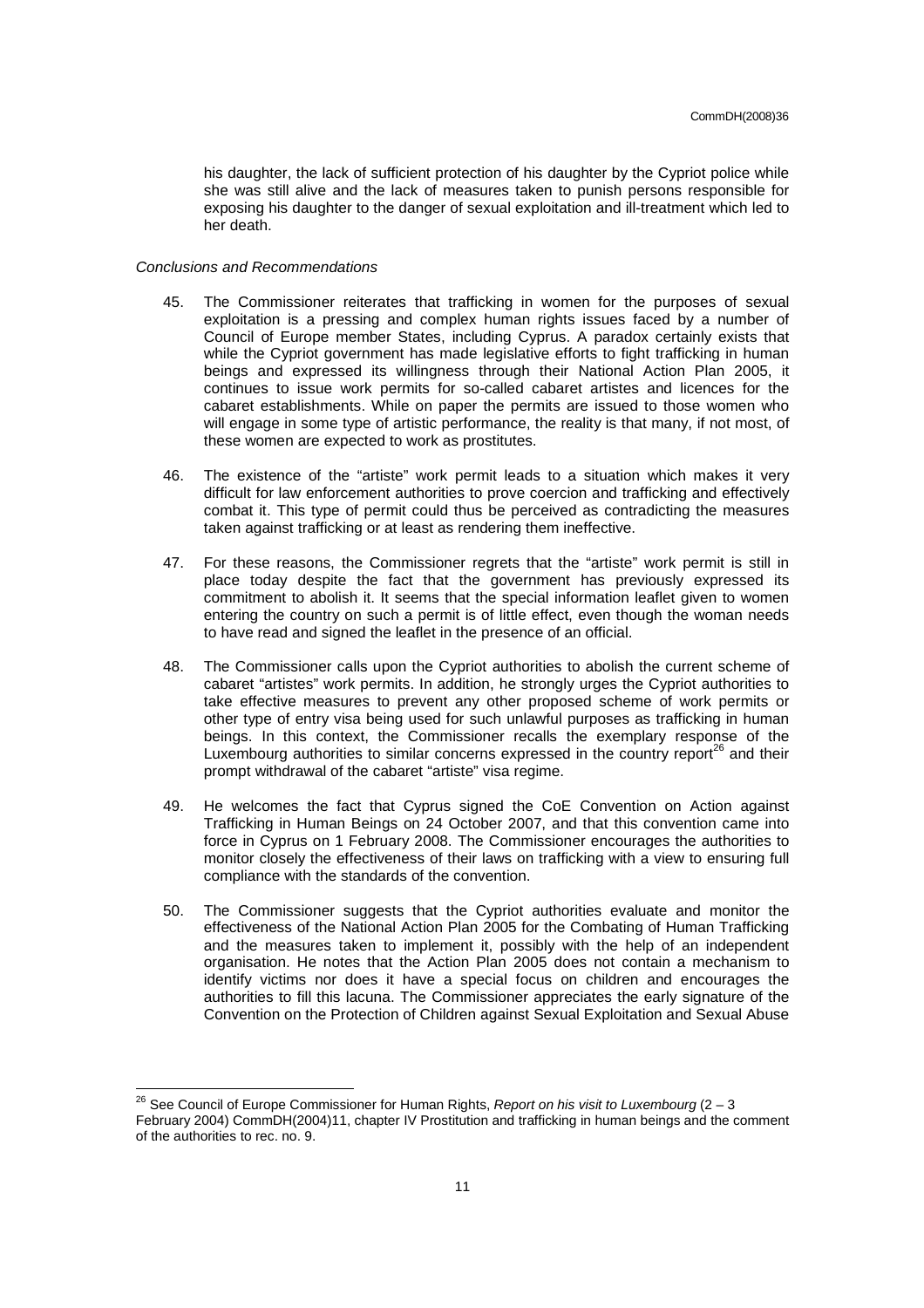in October 2007 and calls for its speedy ratification. This would also provide for an opportunity to assess how a child-specific focus and child protection measures, i.e. a programme to ensure child victims' identification in the context of providing for victims' identification in general, could be incorporated into the Action Plan 2005.

- 51. The Commissioner can only reiterate the importance of a well-trained and motivated police force in the fight against trafficking in human beings and encourages the authorities to ensure adequate and timely victim identification.
- 52. He welcomes the opening of a government-run shelter for victims of trafficking in human beings in Nicosia. The Commissioner calls upon the authorities to ensure the sustainability of the shelter, as well as adequate psychological aid for victims and to seek cooperation with NGOs to provide long-term victim support.
- 53. The Commissioner notes with appreciation the plans of the authorities to host international seminars on trafficking in human beings and he encourages public awareness-raising campaigns. However, the Commissioner believes that in view of the current scope of the problem, further measures are imperative. In particular it seems that little is understood about the demand for sexual services in Cyprus. Accordingly, the Commissioner recommends that the authorities conduct a study into the demand for sexual services including effective measures to stem demand, possibly seeking cooperation with international bodies as well as other countries with experience in this domain.

# **V. Further observations**

- 54. During his visit the Commissioner made several further observations he would like to share with the Cypriot authorities. Regarding cooperation between the authorities and civil society, NGOs reported being hampered by bureaucratic obstacles, some of them with financial consequences which lead to a reduction in services they can provide.
- 55. The Law Commissioner, Mrs Leda Koursoumba, informed the Commissioner that she recently became the Commissioner for *Children's Rights* in addition to her original mandate. She will perform her new mandate independently for all children in Cyprus and will be able to rely on a structure separate from the office of the Law Commissioner in terms of budget and staff. Within her remit she will advise the government on international instruments. The Commissioner learned that corporal punishment of children has been abolished but that much remains to be done in practice. He appreciates that teachers receive training to be able to identify signs of child abuse and that it is mandatory for them to report if they have grounds for suspicion. NGOs informed the Commissioner that children of undocumented migrants sometimes face difficulties in access to education and that there have been cases of denial to register new born-babies. The Commissioner hopes that such issues will be brought to the attention of the new Commissioner for Children.
- 56. NGOs informed the Commissioner of their view that measures taken against domestic violence still appear to be insufficient, leaving an estimated number of 80,000 victims without support. To date still no shelters exist although legislation is not an obstacle.
- 57. Regarding *prison conditions*, the Commissioner learned from the authorities that there are plans to enhance prison capacity by another 130 cells during the next three years in order to solve current problems of overcrowding. A bill is currently being prepared to use electronic monitoring for the last 6 months of a prison sentence, making an earlier release possible. The purpose of this bill is to facilitate the individual's integration into society.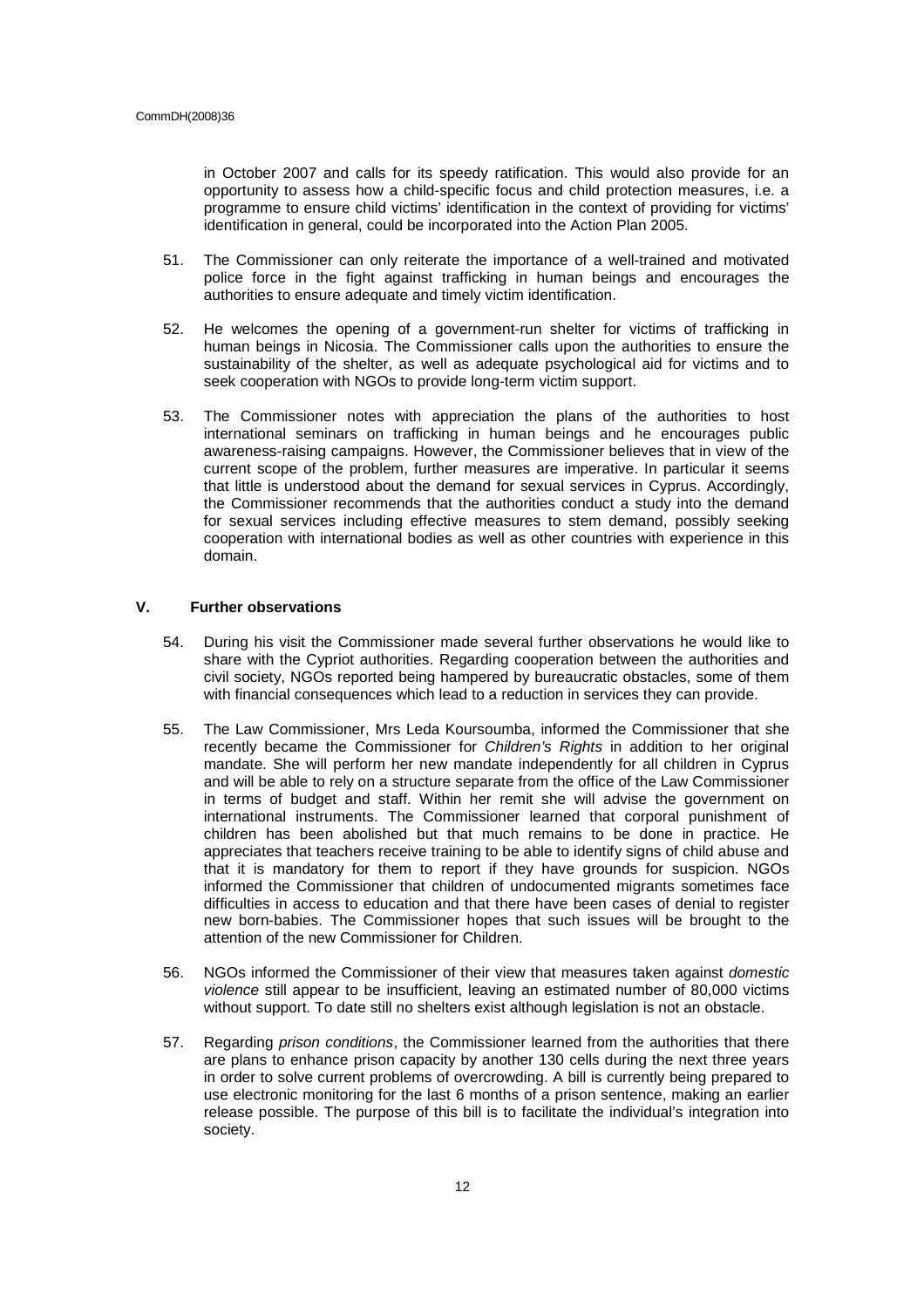# Conclusions and Recommendations

58. The Commissioner welcomes the positive developments, notably the creation of a Commissioner for Children's Rights and the measures envisaged to solve the problem of overcrowded prisons, in particular by providing for alternatives to detention. The Commissioner urges the Cypriot authorities to strengthen their efforts to effectively combat domestic violence and provide for adequate victims' support, not least by creating sufficient shelter capacity.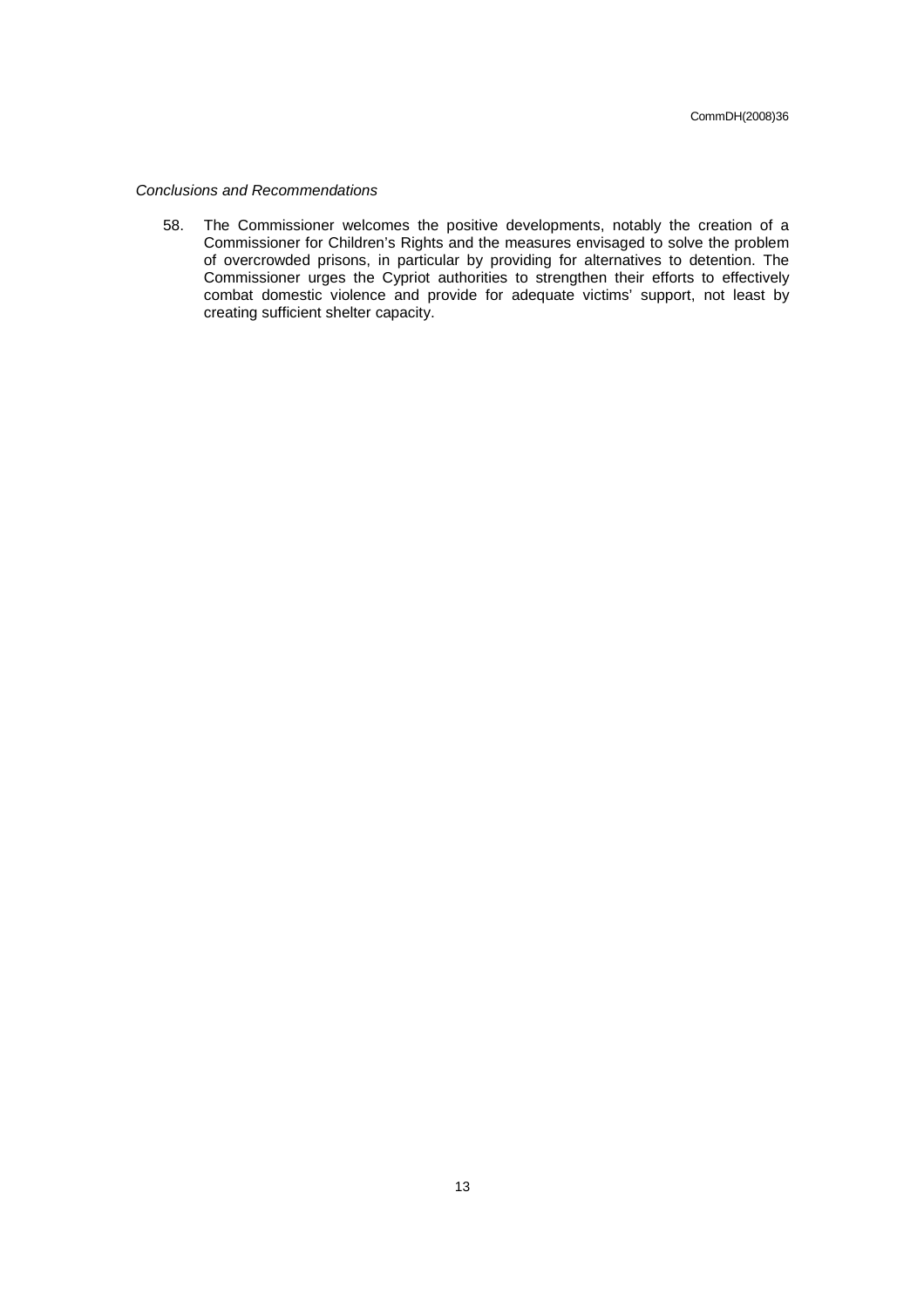# **A P P E N D I X**

# **COMMENTS OF THE MINISTRY OF THE INTERIOR**

#### **1. Asylum seekers and refugees**.

**The Commissioner is aware of the challenges the Cypriot authorities face, being a top recipient of asylum seekers in Europe and commends the authorities' efforts to speed up procedures and to increase the number of eligibility officers. In view of the continuous influx of asylum seekers and refugees via the Green Line, the Commissioner recommends further reinforcement of the Asylum Service while at the same time seeking practical cooperation to discourage this influx. As to social protection of asylum seekers and refugees, in particular welfare assistance and health care, the Commissioner reiterates the importance of prompt, understandable information. He calls upon the authorities to eliminate bureaucratic obstacles through effective coordination and cooperation of all authorities involved. Noting that a bill is being drafted to provide for free legal aid, the Commissioner urges the authorities to remedy the current lacuna by prompt adoption of the new law.** 

The Asylum System in Cyprus is operating on the basis of the International Agreements, which determine the framework of the Refugee Law. Furthermore, it is, since 2002, in a constant route of harmonization with anything new in the field of asylum, on European level.

Being a country, which faces continuous pressures from clandestine immigration and asylum seekers arriving in their majority via the Green Line, Cyprus has been supporting the promotion of solidarity and practical co-operation among the E.U. Member States, and especially the promotion of a better distribution of beneficiaries of international protection, taking into consideration the particular and disproportionate pressures faced by some Member States due in particular to their geographical or demographic situation. In this respect, it should be mentioned that we consider the adoption of the European Pact on Immigration and Asylum, as a very positive development.

The Asylum Service and the Ministry of the Interior have been trying to meet with these challenges by reinforcing the competent authorities with more staff. In the case of the Asylum Service, more staff was recently recruited, with the eligibility officers (case workers), being increased to 30, and compared to the 10 eligibility officers that composed the Asylum Service in 2003. Furthermore, the staff is currently working over-time in order to reduce the backlog and also to reduce the time of examination of new asylum applications. As a result, the pending cases on 31/10/2008 were 5356 (6586 persons) compared to 8330 (9607) persons on 01/01/2008.

The Asylum Service has also posted case workers at the Nicosia Immigration where asylum applications are submitted, in order to examine on the spot applications, which appear to be unfounded.

The effective cooperation among the competent authorities is essential for the efficient and effective examination of asylum claims. The installation of the new database, to which all the competent services will have access to, is expected to limit the bureaucracy and speed up the procedures in all levels (examination of a claim, provision of subsistence allowance, issuing of medical cards etc).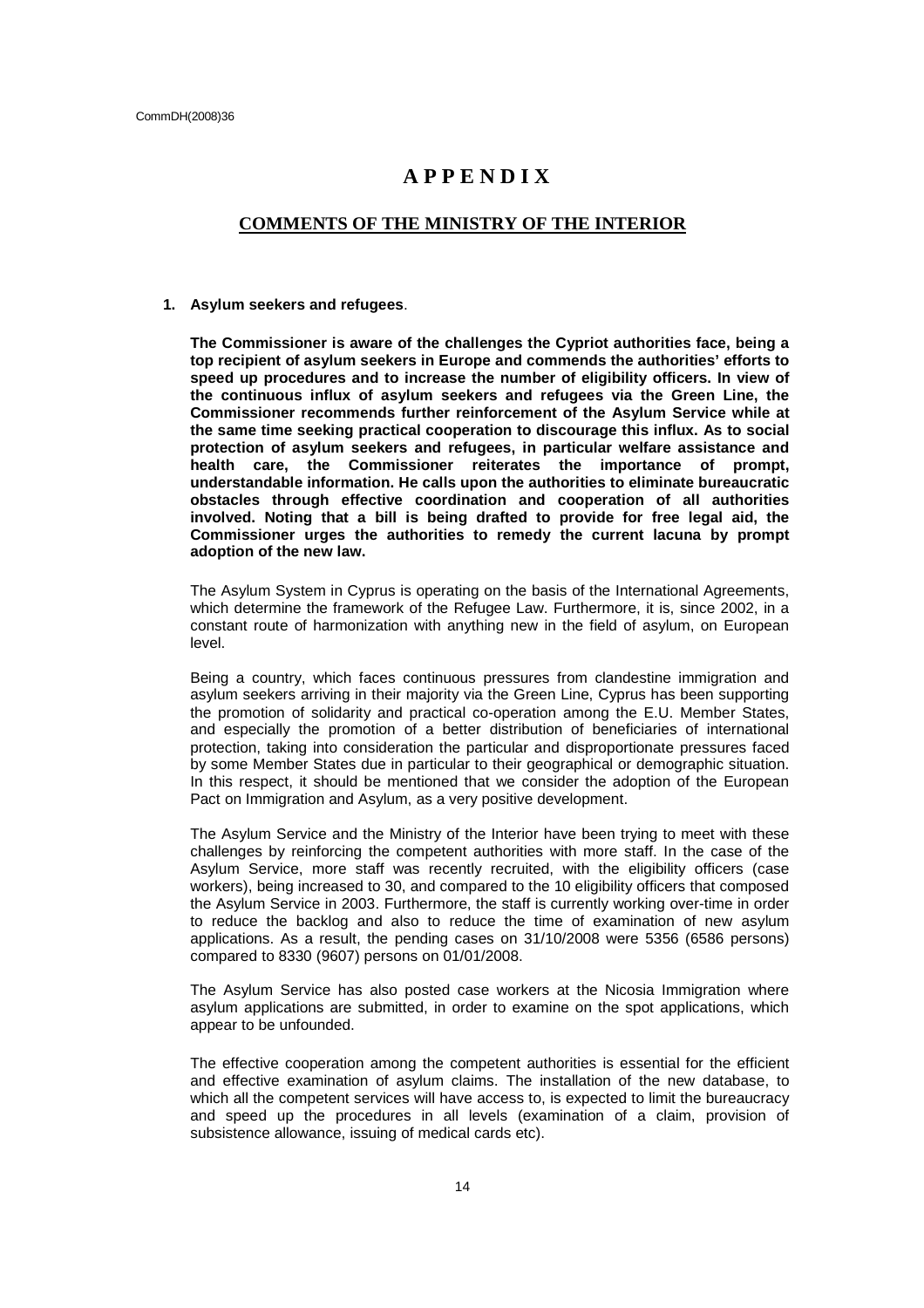The Asylum Service has in many cases invited the competent authorities (which include, apart from the Asylum Service, the Welfare Services, the Ministry of Health, the Labour Office, the Immigration Service, the Refugee Reviewing Authority and the Civil Registry and Migration Department), to meetings in order to find ways to speed up the asylum procedure in a more effective way, the outcome of which, was in most cases successful.

The Bill which provides for the transposition of the Procedures Directive (except art. 15 which provides for free legal aid) is currently before the House of Parliament for discussion and enactment. The Bill which provides for free legal aid has been prepared and is being discussed with NGOs and UNHCR as well as with other competent Governmental authorities and very soon will be submitted for legal vetting. It will then be submitted to the Council of Ministers and finally to the House o Representatives.

#### **2. Detention of rejected asylum seekers and migrants awaiting deportation**.

**The Commissioner is concerned about continuous reports, notably by the CPT and the UNHCR, of lengthy detention of aliens and inadequate conditions. He urges the authorities to keep the number of rejected asylum seekers and irregular migrants and the time they must spend in detention to a strict minimum and to ensure adequate conditions, including making available a variety of meaningful activities. The Commissioner notes with appreciation that average detention time pending deportation seems to have decreased since greater use is made of the discretionary administrative measures for release. He encourages the authorities to make full use of these measures. Having noted that many detainees appear to lack information about the envisaged length of their detention, the Commissioner urges the authorities to instruct police officers more clearly and enable them to explain to detainees the administrative measures allowing for a decision on their release. The Commissioner calls on the authorities to ensure access to judicial review of deportation and detention decisions in practice as well as to guarantee that detainees can regularly receive visitors including members of NGOs.** 

Although this matter concerns mainly the Immigration Service, it should be mentioned that, in the past, the Asylum Service intervened in a number of cases in order to identify whether the detention of asylum seekers was justified. The main priority of the Asylum Service and other competent authorities is to ensure and safeguard that no human rights violations or ill-treatment takes place. Regarding this issue, the Asylum Service has a close cooperation with the Civil Registry and Migration Department as well as the Immigration Unit of the Police. If such cases come to its knowledge, the Asylum Service will intervene in order to safeguard, as mentioned above, that the proper procedure is followed.

Furthermore, the Asylum Service has a close cooperation with the Commissioner for Administration and the Law Office of the Republic with regard to the implementation of antidiscrimination legislation.

It should also be mentioned that the Detention Centers are operated by the Immigration Authorities of Cyprus. However, there are no detention centers operating exclusively for rejected asylum seekers. The Law does not define a specific time limit for an alien to stay in detention after the rejection of his asylum claim at first and second instance, since this depends from various factors, which are mentioned below:

(a) after a second-degree rejection of an asylum claim, an alien may appeal to the Supreme Court, an action which does not have suspensive effect, unless an interim order is issued by the court. The length of the detention, apart from the provisions of the Alien's And Immigration Law, is specified in the case law of the Republic.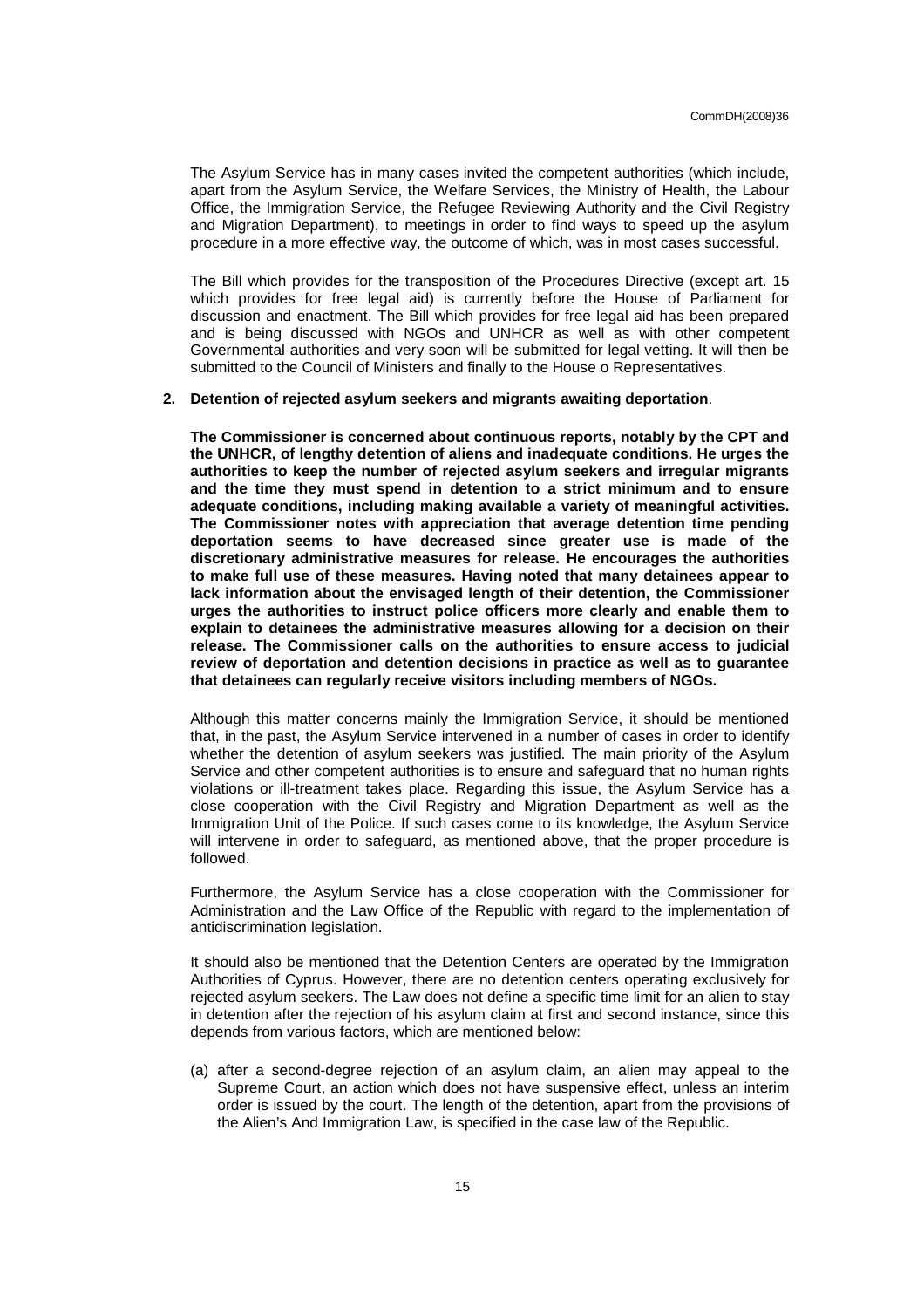(b) the issuing of travel documents for the deportation of an alien may require a long procedure. For example, in the case of Iranians who got rid of their travel and other personal documents, the deportation is sometimes impossible. Furthermore, in the case of African nationals, who usually, do not carry travel documents, time is required for the issuing of these documents.

Asylum Service's basic principle is that the non-refoulement is fully respected by the Cypriot authorities. Asylum seekers are not deported unless a second instance decision has been taken and provided that this decision was a negative one.

# **II (8) Asylum Seekers and Refugees**

Asylum seekers are not entitled to work permit during the first six months from the submission of asylum application and during this period they are entitled to subsistence allowance. However, it should be mentioned that, according to the Regulations on the Reception of asylum seekers and refugees, asylum seekers have access to subsistence allowance throughout the asylum procedure. Finally, the sectors of the economy where asylum seekers are entitled to work, has recently been expanded.

# **IV. Trafficking in human beings**

# **The Commissioner calls upon the Cypriot authorities to abolish the current scheme of cabaret "artists" work permits**

The Council of Ministers approved on 29/10/2008, the proposal submitted by the Minister of Interior reviewing the policy for the entry, residence and employment of third country nationals in the Republic as artists. The new policy has been implemented since 1st of November 2008.

The new policy consists of the following:

(a) Abolition of special visas for artists. All third country nationals entering the Republic to be employed as artists will be issued employment permits as creative artists (writers, composers, painters etc) or as performing artists (actors, dancers, singers, etc). These categories "creative artists" and "performing artists" are specified in the policy papers.

Procedures for the issue of temporary residence and employment permits: The applications for employment of third country nationals as artists will be submitted to the Department of Labour by the employer and will be examined by a committee consisting of representatives from the Department of Labour, the Department of Civil Registry and Migration Department, the Cyprus Tourism Organization and the Aliens and Immigration Unit of the Police. The committee will examine the applications according to specific criteria concerning the qualifications of the artists, their previous experience, their reputation abroad etc. Also there will be criteria for determining the number of artists that can be employed in each establishment. The aim is to ensure that only genuine artists will enter the Republic. After the approval of the application, the employer will have to apply to the Civil Registry and Migration Department for the issue of the temporary residence and employment permit, considering that all the conditions set in the Aliens and Immigration Law are fulfilled. The procedures are similar to those that are in effect for all alien workers. Breach of contracts of employment will be investigated by the Department of Labour Relations. The Police will intensify raids in various establishments that employ artists.